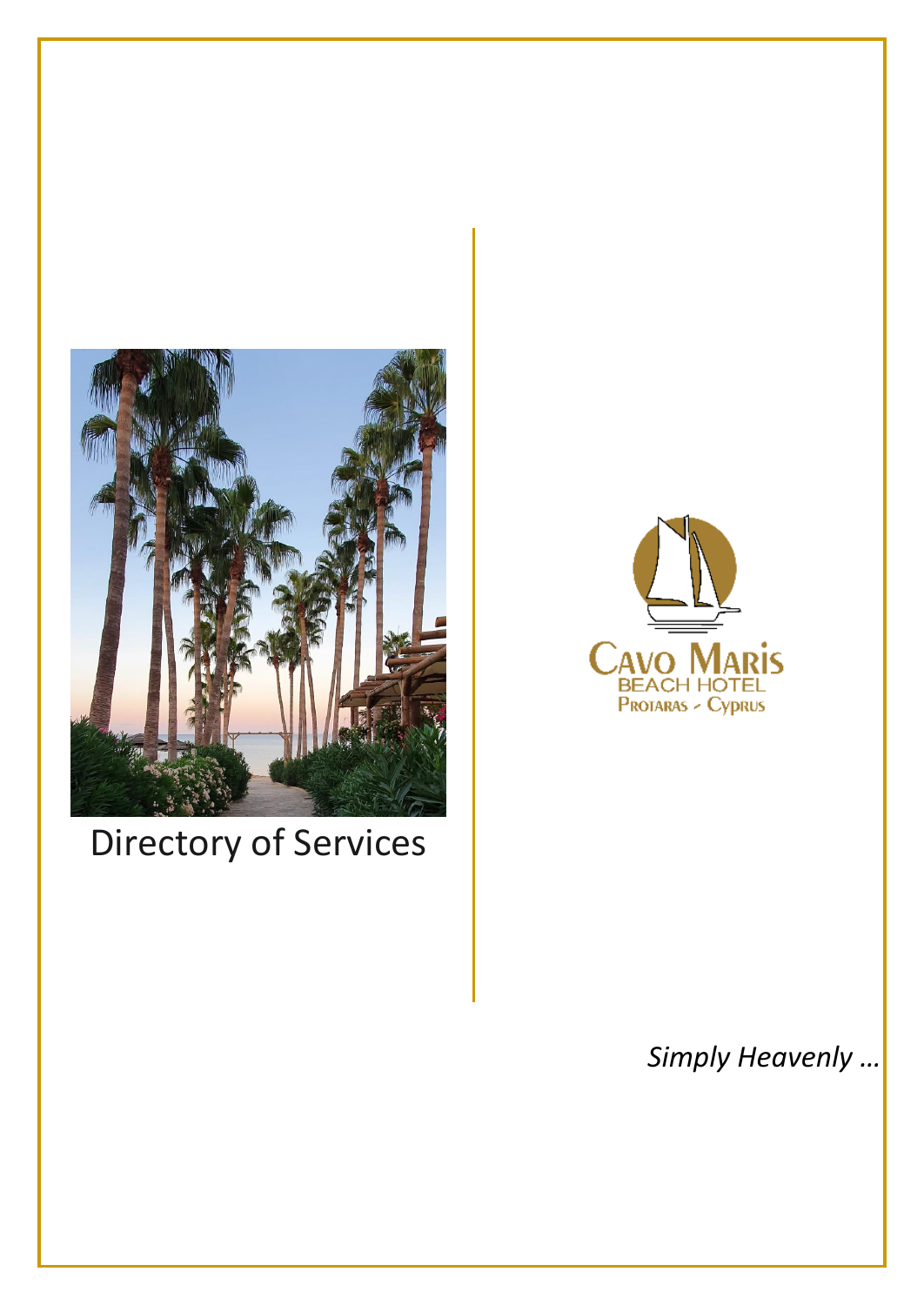

Welcome and Thank You for choosing to spend your holidays with us at Cavo Maris Beach Hotel.

Our constant devotion to quality and our guest's full satisfaction, combined with our religious faith in True Hospitality, promises that every stay with us is a truly memorable experience.

To ensure that you make the most of your time with us, we have prepared our Directory of Services to help to inform you about the wide range of the facilities, amenities and services we provide.

It will be our pleasure to have any requests from you for more information or clarifications, so please feel free to contact our Reception Team at any time.

The Management Team



## **Useful Telephone Numbers**

Always available to call for information or service

## **Internal Calls**

| For a direct external line | q    |
|----------------------------|------|
| Reception                  | 512  |
| Souvenir Shop              | 521  |
| Spa & Fitness Centre       | 565  |
| Housekeeping               | 526. |

For Room to Room calls within the Hotel, just dial the required room number.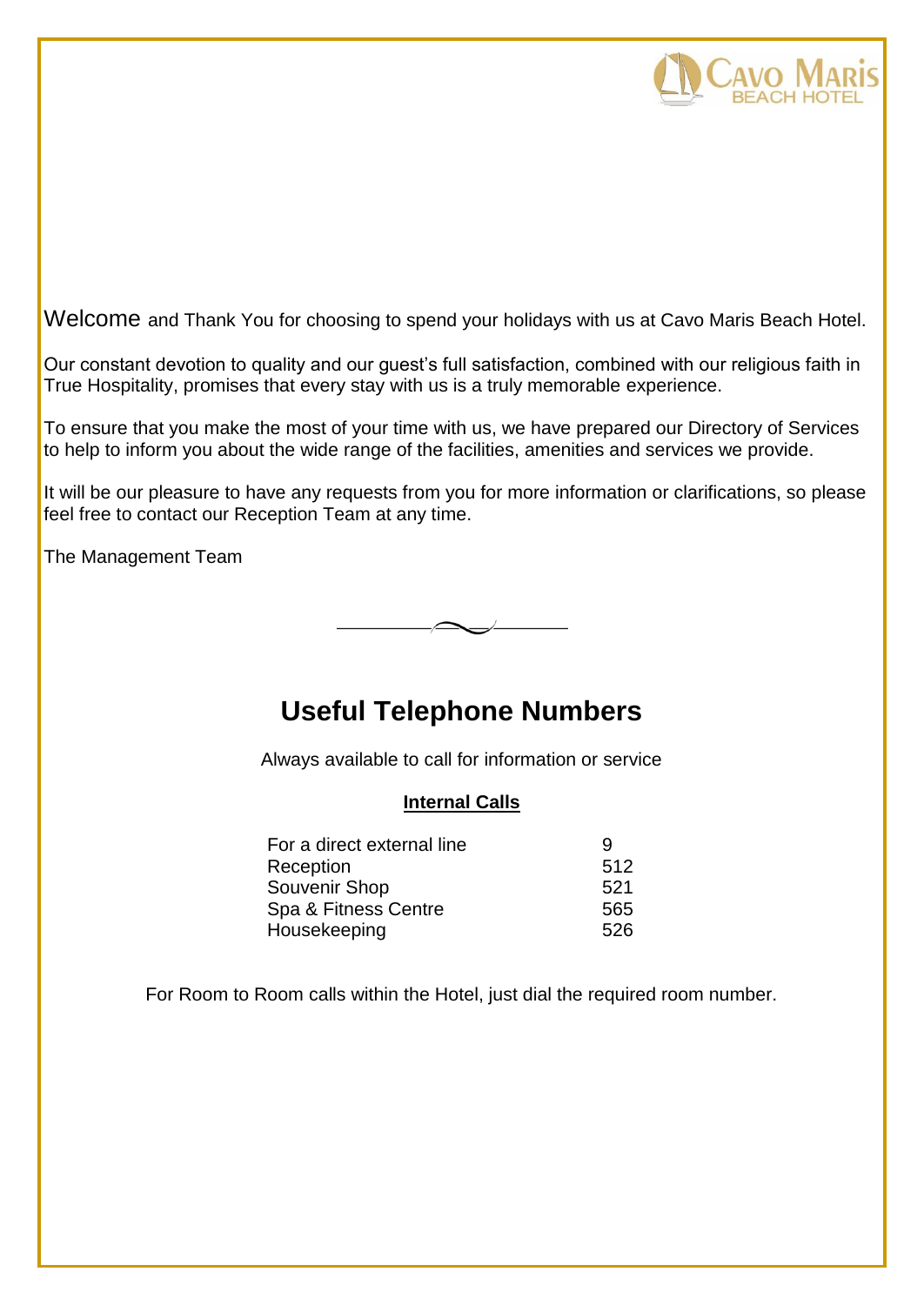

#### **ACTIVITIES**

Information boards and Interactive Information Kiosks located at the Reception and inside/outside/opposite the Lifts, announce the Entertainment, Sports Animation, Restaurants Reservations, Menus and other useful Information. A glance at them every day may well prove very useful.

#### **ADAPTED FACILITIES**

3 adapted facility rooms, 5 adapted facility "Elite" 5<sup>th</sup> floor suites, lifts to all levels of hotel (with vocal instructions), easy access to all hotel outlets, ramps to all levels of hotel grounds, easy access to the beach, adapted facility toilet and washrooms in public area and at the Spa, pool lift, stair climber, disabled parking spaces, electric mobility scooters, wheelchairs, walking frames, crutches and walking sticks for rent, porter assistance, easy accessible surrounding area. Please contact Reception (tel ext 512).

#### **ADAPTORS**

Adaptors are available free of charge at the Reception with returnable deposit. Adaptors are also available for sale at the Hotel Shop.

#### **AIRCONDITIONING**

All rooms are Air Conditioned. There is an easy to operate individual temperature control in every room. The system does not operate if the balcony door is open.

#### **AIRLINES**

For any information, flight reservations, ticket reconfirmations any enquiries etc, please contact the Reception (telephone extension 512). They will be happy to assist you.

#### **AIRPORT TRANSFERS (FROM & TO THE AIRPORT)**

Taxi Transfers can be booked through the Reception (telephone extension 512) or the Reservations Department (email: reservations@cavomaris.com) or via our website: [www.cavomaris.com](http://www.cavomaris.com/)

#### **ALL INCLUSIVE / ULTRA ALL INCLUSIVE**

Guests on All Inclusive or Ultra All Inclusive, please note that, the privileges of the relevant Cards (AI & UAI) run from 12.00 hrs. on the arrival day until 12.00 midday (check out time) on the day of departure.

#### **BARS**

|           | • Coral Bar at the lobby area is open daily from                              | 09.00 - 24.00 hrs.*   |
|-----------|-------------------------------------------------------------------------------|-----------------------|
| $\bullet$ | Sirena Pool Bar at the Pool area is open daily from                           | 10.00 - 18.30 hrs.*   |
| $\bullet$ | Medusa Gelateria & Creperie at the Pool area is open daily from               | 10.00 - 18.30 hrs *   |
|           | • To Kyma Sea Side Cafe in the Gardens overlooking the sea is open daily from | $10.00 - 18.30$ hrs.* |
|           | • To Kafeneion in the Recreation Park area is open daily from                 | 09.00 - 19.30 hrs.*   |
| $\bullet$ | Sea Sha Lounge Bar in the Gardens overlooking the sea is open daily from      | 19.30 - 24.00 hrs.*   |

#### *\* Please note that opening hours may change due to seasonality, weather or special occasions.*

#### **ΒΑΤΗ TOWELS**

For Health reasons it is not allowed to use the **WHITE** bathroom towels for the Beach or the Swimming-pools. Bathroom towels are changed once daily. (No more than one towel and one face towel, per person daily can be provided). For environmental reasons, but also for saving of precious water, if you would like to use towels again, please place the towels on the towel racks. **If you wish them to be replaced please leave them on the floor. Only towels found on the floor will be replaced.**

See: "Beach Towels**".**

#### **BEACH**

Please note that the Beach in front of the Hotel is not under the Hotel's Management. It is managed, cleaned and maintained by the Local Municipality. The Hotel has no responsibility or authority on the Beach. Deck chairs and umbrellas or any other charges at the beach are applied and collected by the Municipality. There are also (under separate Management), water sports at the beach.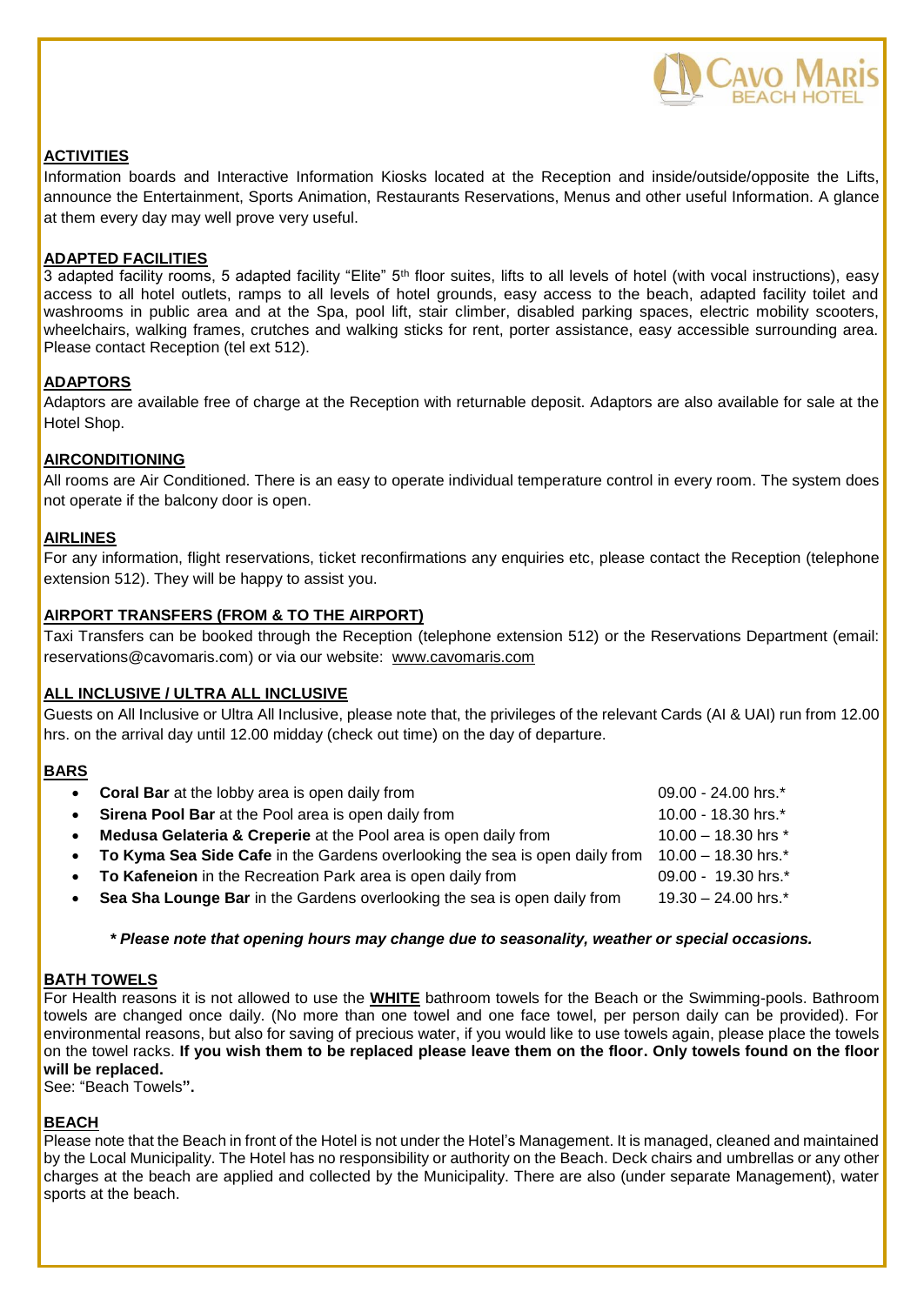

### **BEACH TOWELS**

The procedure to obtain and exchange Beach Towels is as follows:-

- a) Beach Towels will be provided in the rooms on arrival.
- b) Guests can exchange their towels for clean ones ONLY from the Pool Attendant one time per day between the hours of 10.15 until 18.30 hrs
- c) On the day of departure guests should leave their towels in the room.
- d) Please note that if towels are not left in the room on departure there will be a charge of €5.00 per towel.
- e) It is not allowed to leave the towels on the sunbeds during the night whereby in this case the towels will be removed.

## **BICYCLES**

Bicycles may be hired through the Reception at reasonable rates.

## **BOOKS**

A variety of books are available for sale at the Souvenir Shop. Alternatively, we have a small selection of books for our guests to read in the Quiet Room.

## **BOTTLE OPENER**

Can be found in the upper part of the "Mini Bar" in your room. For bottles with corks, please ask for assistance from our Coral Main Bar.

## **BREAKFAST**

Breakfast (Buffet Style) is served in our **"Alkion Buffet Restaurant**" and the Terrace**.** It starts at 7.15 and finishes at 10.30 hrs in the morning. **FOR HEALTH AND OTHER OBVIOUS REASONS AND TO AVOID ANY EMBARRASSING AND DIFFICULT SITUATIONS (for our staff and our guests), GUESTS ARE POLITELY REMINDED THAT TAKING FOOD OUT OF THE ALKION RESTAURANT IS NOT PERMITTED.** If Breakfast is required before 07.15 hrs in the morning, a simple "Early Breakfast" can be arranged through the Reception, but it must be requested before 20.00 hrs the previous day and collected from Reception by 22.00 hrs the previous night.

#### **BUS SERVICE**

A local bus service to Agia Napa and Paralimni (and then via Larnaca to Nicosia, Limassol etc.), is operating very near the Hotel. Time tables and schedules are available from Reception.

#### **CAR RENTALS**

Self drive cars of your preference may be hired through the Reception.

#### **CHECK IN/ CHECK OUT TIMES**

Check in is at 14.00 hrs and Check out is at 12.00 hrs. Rooms must be vacated on the day of departure by 12 noon, to be ready for the next arrival. In case you wish to extend the check out time please contact the Reception (telephone extension 512). Please note that (unless otherwise agreed) after that time the Hotel has the right to remove the luggage and any other belongings from the room. Please do not forget to hand back the key card of your room to the Reception before departure. After that time the system does not allow any charges to be made on your room account. For guest's arriving early or departing late the Hotel offers free of charge, specially designed Courtesy Rooms, subject to availability and in accordance with possible restrictions due to health and safety government protocols. Alternatively guest can ask our Reception for either an early check in or late check out with an extra charge.

## **CLEANING OF ROOM/DO NOT DISTURB SYSTEM:**

The rooms are cleaned between 09.00 hrs and 15.30 hrs.

Next to the lights as you enter your room we have installed electronic "Make up your room" **or** "Do Not Disturb" buttons.

If you do not wish to be disturbed press **O** @ DO NOT

If you want your room to be cleaned press  $\bullet$   $\bullet$   $\bullet$   $\bullet$ 

Alternatively, you will find behind the door a red/green card also for you use.

Please note rooms displaying either a red light or red card will not be disturbed or cleaned. For emergency cleaning after 15.30 hrs please contact the Reception.

## **CONFERENCES / MEETINGS / FUNCTIONS / COCKTAILS**

Nine (9) specially designed and fully equipped Rooms of all types and sizes are available and they are suitable for Conferences, Lectures, Meetings, Syndicate Rooms, Board rooms, Secretariats**,** Functions, Special Dinners, Cocktails, Private Parties, Special Wedding Dinners, Birthdays, Christenings, Anniversaries, Receptions etc. Please contact our Guest Relations Officer.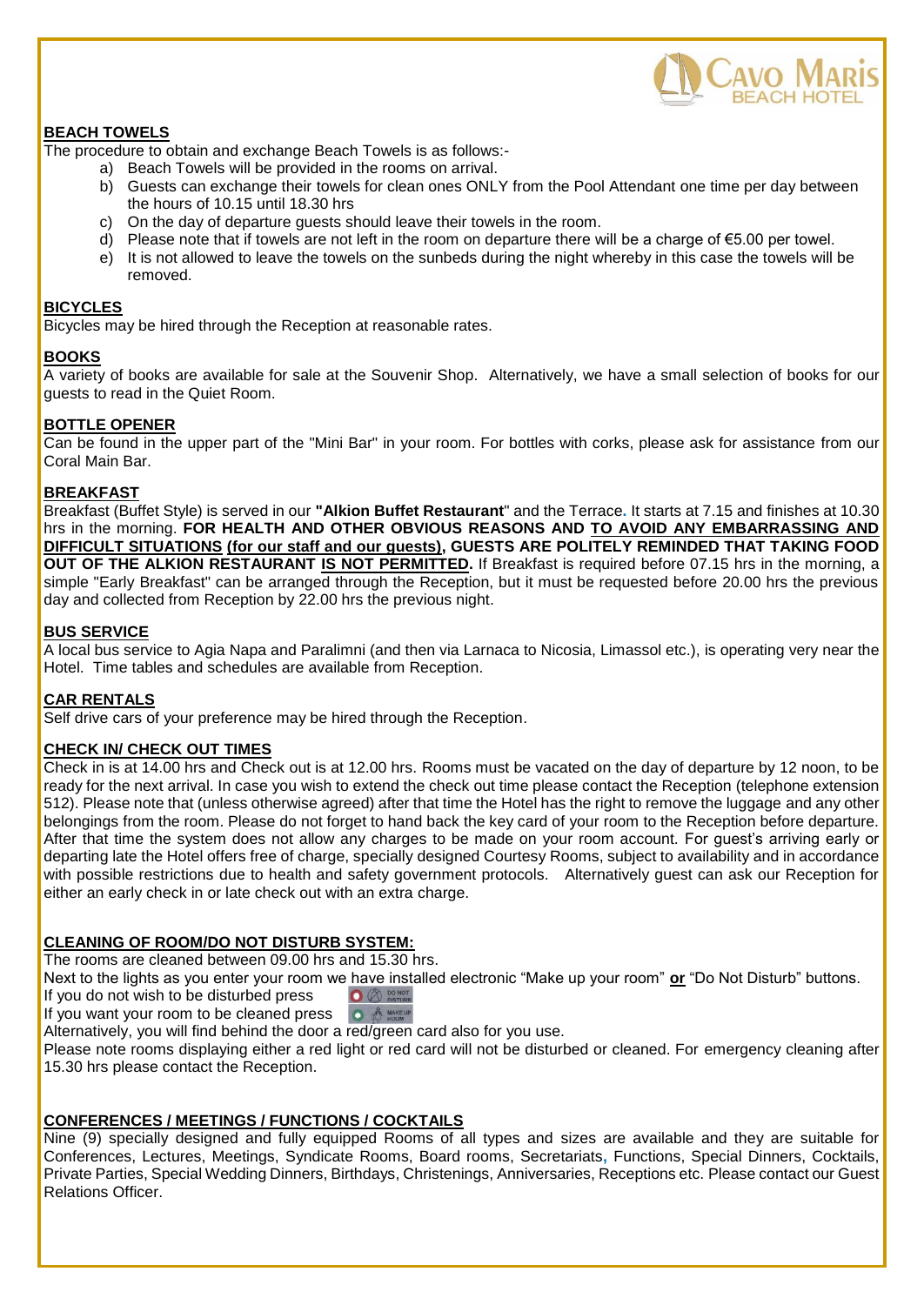

#### **CONTACT INFORMATION**

Cavo Maris Beach Hotel P.O. Box 33370 5313 PARALIMNI Cyprus Tel: 00357 23 832043 Fax: 00357 23 832051 Email: [welcome@cavomaris.com](mailto:cavo@cytanet.com.cy) Web site: [www.cavomaris.com](http://www.cavomaris.com/) Facebook: https://www.facebook.com/CavoMarisBeachHotel Instagram: https://www.instagram.com/cavomarisbeachhotelprotaras

#### **CREDIT CARDS**

We accept for payment all major Credit Cards.

#### **CURRENCY EXCHANGE / CASHIER**

Foreign Currency may be changed into Euro ( $\epsilon$ ), the Cyprus Currency, only at the Hotel's Reception desk (notes of \$100.00 are not accepted). Our rates of exchange are slightly lower than those of the bank, in order to minimise risks of rate changes. Rates are displayed at the Reception. May we advise you that the Hotel Reception is the only authorised body for currency transactions within the Hotel grounds.

#### **DIVING CENTRE**

Our Reception can get you in touch with a professional and experienced Diving Centre operating very close to the Hotel. Lessons available for every stage, from beginners for an exciting introductory try or full course, to amateurs for improvement of their knowledge.

#### **DOCTOR**

See: "Medical Services"

#### **DRESS CODE**

Smart casual wear is normal during day-time throughout the Cavo Maris Beach Hotel. However, guests are kindly advised not to sit in wet clothing or swimming suits on the upholstery furniture of the Lobby, Lounges, Bar or Restaurant. **GUESTS ARE REMINDED THAT THERE IS A DRESS CODE IN PLACE IN THE RESTAURANT FOR DINNER**. It is requested to dress appropriately for Dinner but it is very important to note (to avoid any embarrassing situations for our staff and our guests) that **SPORTS SHORTS OR HOT PANTS, FLIP FLOPS OR SLEEVELESS T-SHIRTS ARE NOT PERMITTED.**

#### **ELECTRICITY/ELECTRICAL – ELECTRONIC APPLIANCES**

To avoid any cause of accidents, you are kindly requested, before using your personal electrical and electronic appliances in the room, to check with Reception, to ensure that they conform with the Hotel's electrical supply (240 Volt). For energy saving reasons, our rooms are fitted with a very sensitive sensor (activated by the slightest movement). This can be deactivated in case that continual electricity is required for health reasons. Guests who have such health issues are kindly requested to advise us. The use of cooking appliances in the room is **strictly prohibited**.

#### **EXCURSIONS**

Taxi or organised Bus Excursions from the Hotel all around Cyprus are available in many languages. Boat trips and fishing trips are also organised. Full details and brochures are available from the Reception desk.

#### **FAX**

If you wish to send a fax, please write your message and details clearly and hand it to the Reception. Incoming faxes are delivered to the room.

#### **FIRE PRECAUTIONS (ALARMS-EXITS-EXTINGUISHERS)**

Well marked Fire instructions are located on every floor, outside the lifts. They also can be found at the back of your entrance door.

#### **FITNESS CENTRE**

For the free use of guests aged 18 yrs and over there is a 2-Floor, fully equipped gym with a wide variety of equipment and with changing rooms, lockers and WCs situated at the Spa Centre. Opening hours: 07.00 hrs until 19.00 hrs daily.

## **FLOWERS**

Flowers may be arranged through the Reception Desk (telephone extension 512) or the Guest Relations Officer. Please order them in time and no later than 72 hrs prior to the required delivery. For flower vases please contact the Reception (telephone extension 512). Flower orders can also be arranged through our Website [www.cavomaris.com,](http://www.cavomaris.com/)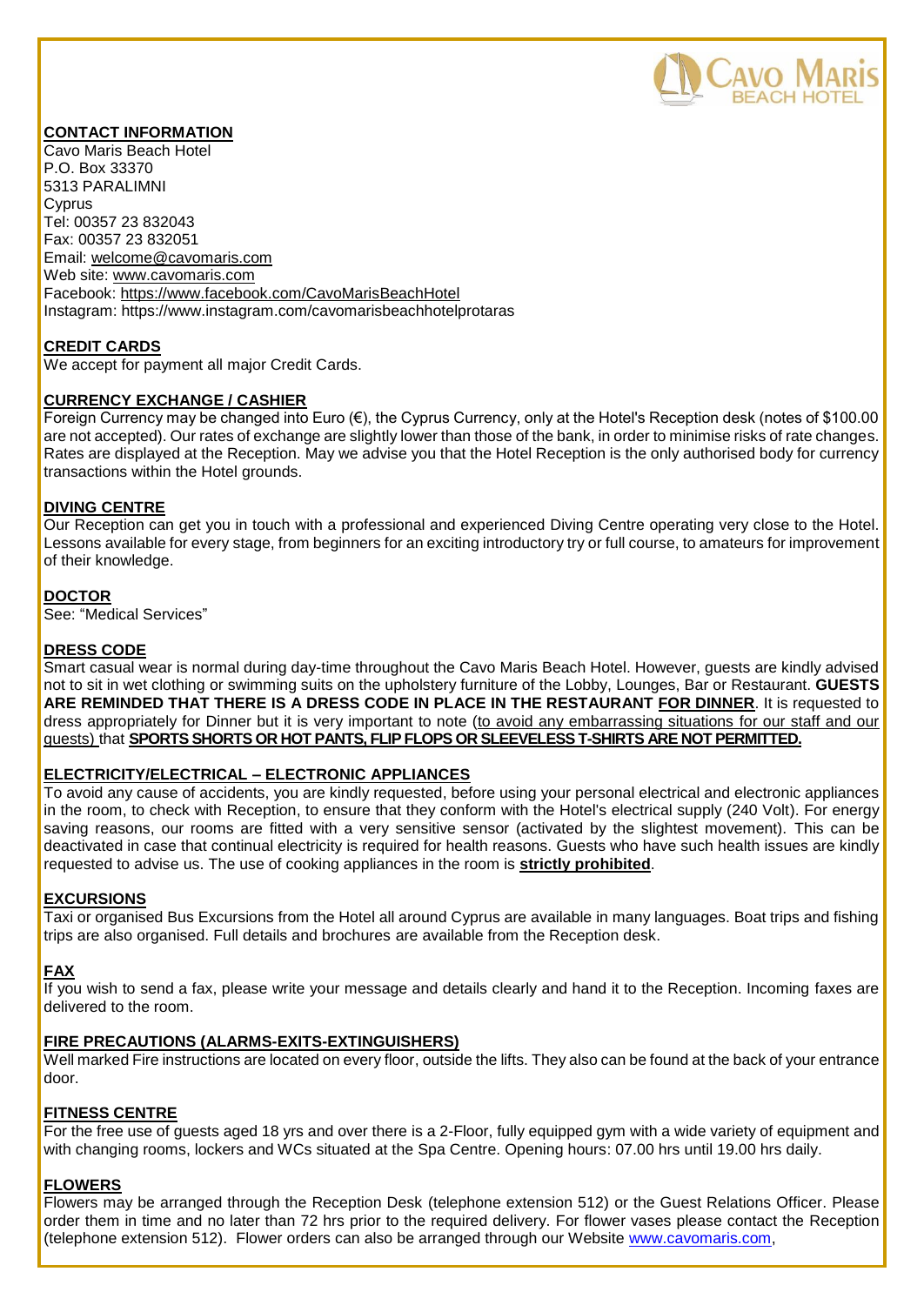

#### **FOLKLORE MUSEUM**

The Folklore Museum takes the form of a traditional Cyprus Village House. Antiquities and artifacts have been gathered from all over the island and painstakingly renovated to their original glory. A visit to the Museum provides our guest with the opportunity to learn a little more about the traditions of Cyprus and the interesting Island that have chosen to visit. **ENTRANCE FREE and visits can be arranged with our Guest Relations Officer.**

#### **GAMES**

Various Table games like Chess, Playing Cards, Backgammon (Tavli), Bingo, Scrabble, Draughts, Domino etc, are available at the Reception at no charge. Table Tennis or Tennis Bats and balls are also available at the Reception. A small deposit will be requested which will be returned as soon as the games are brought back in good condition.

#### **HAIR DRESSING SALON**

Located in the "Spa" Centre. Appointment necessary 24hrs in advance, please contact our Spa Reception (telephone extension: 565).

#### **HOUSEKEEPING**

For any matters or enquiries regarding the cleaning of your rooms or if you want to arrange softer or harder mattress, different type of pillows (material, softer or harder), extra pillows, blankets, flower vases etc., please contact the Reception Desk (telephone extension 512), who in turn will contact our Housekeeping Department directly.

#### **INDOOR HEATED SWIMMING POOL**

Located in the Spa Centre for free use of our guests we have our Indoor heated (when needed), sweet water swimming pool. Please note that the Pool is unguarded. Children under 16 years must be accompanied by adult(s). Kindly avoid games and activities in the pool that may disturb your fellow holidaymakers. Also please take a shower, in the area of the changing rooms, before entering the pool. Opening Hours: 08.00 – 19.00 hrs. Appointment necessary, please contact our Spa Reception (telephone extension: 565)

#### **INTERACTIVE INFORMATION KIOSKS**

Interactive Information Kioskis located at the Reception and inside/outside/opposite the Lifts, announce the Entertainment, Sports Animation, Restaurants Reservations, Menus and other useful Information. A glance at them every day may well prove very useful.

#### **INTERNET/WIFI SERVICES**

There is FREE Wifi in the rooms as well as in almost all indoor and outdoor areas of the Hotel (access code to be obtained from Reception). In addition there is an Internet Corner next to our Souvenir shop with a terminal for the free use of residents of the Hotel. For non-residents this service is with charge. Contact Reception to receive your access code.

#### **IRONING**

Please contact the Housekeeper for professional ironing or pressing. For personal ironing in your room please ask at the Reception (telephone extension 512). An iron and ironing board will be provided free of charge, only a small deposit will be asked, which will be returned as soon as the iron and the board are given back in good condition. See: "Laundry Dry Cleaning".

#### **JACUZZI**

It is located in the "Spa Centre". Free of charge for our guests. No lifeguard on duty. Children under 16 years must be accompanied by adult(s). Also please take a shower, in the area of the changing rooms, before entering the Jacuzzi. Opening Hours: 08.00 – 19.00 hrs. Appointment necessary, please contact our Spa Reception (telephone extension: 565)

## **KEY CARDS**

On departure guests are kindly requested to hand their Key Card back to the Reception.

#### **KIDS CLUB**

The Hotel operates (free of charge) **and for residents only,** the "Cavos Kids Club" (indoor and outdoor) for children between the ages of 4 – 12 yrs It is situated on the lower level (Lift -1) of the Hotel and opposite the Childrens Playground. Open 6 days a week. Operating hours and rules, displayed at entrance of the Kids Club. For Legal reasons, age verification of children may be considered necessary.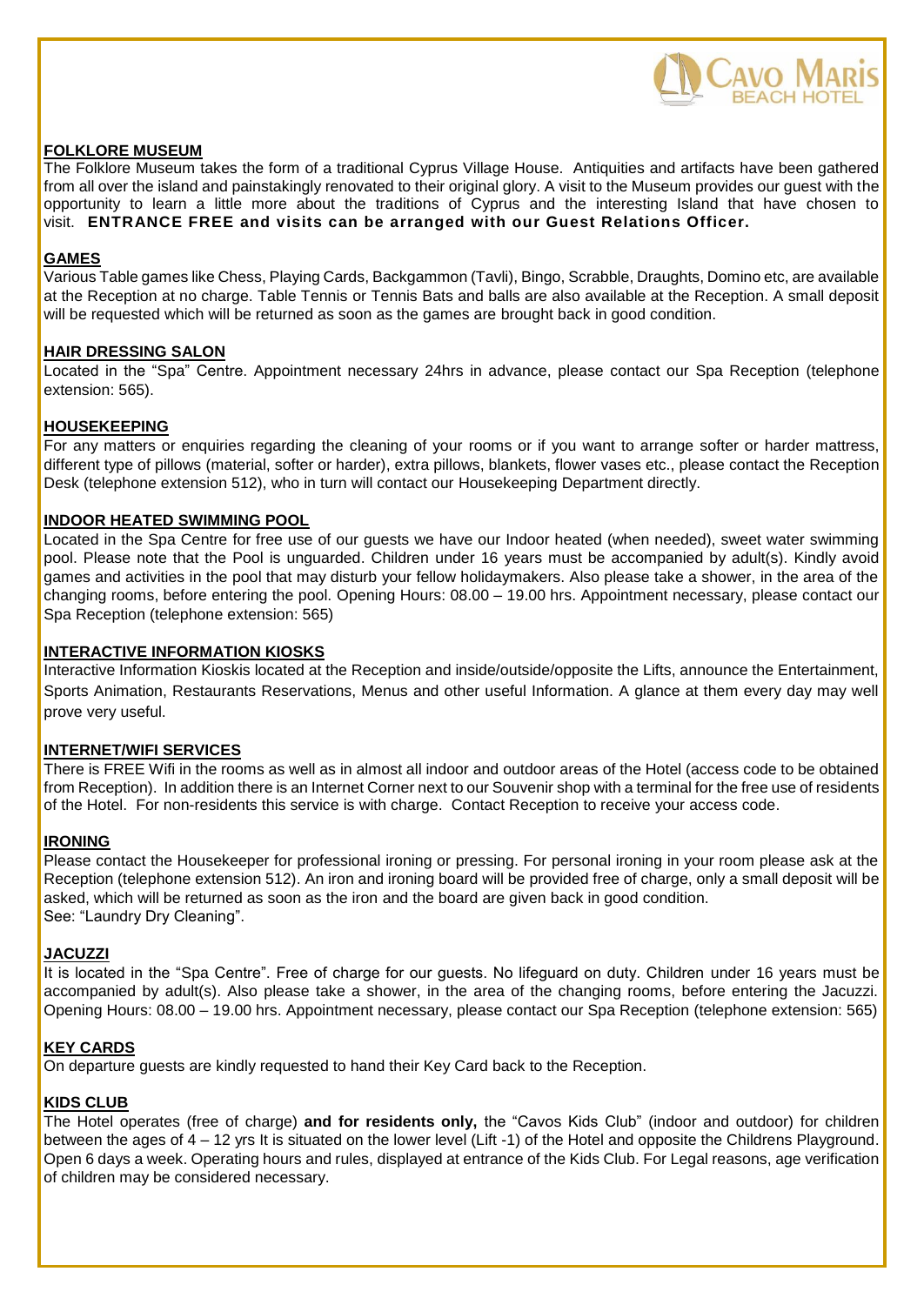

#### **LAUNDRY / DRY CLEANING**

Cavo Maris Beach Hotel operates a 48 hours Laundry and Dry Cleaning service. Please use the laundry bags and fill in the laundry lists found in the wardrobe of your room and call the Floor Supervisor to verify and deliver them to her personally. **Please do not simply leave them in the room**. **To avoid any complications please do not deliver any laundry and dry cleaning on weekends, public holidays or in the last 48 hours of your holiday**.

A quick service facility is available "on request" and at an appropriate extra charge.

#### **LIFTS**

In the Reception area there are three passenger lifts to all levels. In addition there is one access lift located on the corridor leading out the Tennis Courts which provides also access to the Spa and Fitness Centre. An extra lift also exists to serve the access of guests to the 2 floors of our Conference Centre. Guests are kindly requested to avoid purposeless or wrong use of the lift buttons. Press only the necessary right ones (i.e. the arrow to the direction of your destination) for your best and quick service. Also please note that children under 12 years old are not allowed in the lifts unaccompanied by adult(s).

#### **LOST AND FOUND**

Please contact the Reception (telephone extension 512) or the Guest Relations Officer to report if you have lost or found something in the Hotel premises.

#### **LUGGAGE ROOMS**

Luggage can be kept temporarily (at your own risk/responsibility) in the 2 luggage rooms, located in the Lobby area (on either side of the main entrance). As a courtesy to other guests please place your luggage neatly on the racks.

#### **MAIL**

Urgent letters, messages, emails or telefaxes are delivered to your room. Please drop your outgoing mail into the mail box (opposite the lifts).

#### **MASSAGE**

Appointment necessary (telephone extension 565) See: "Spa".

#### **MATTRESS TOPPERS**

We shall be happy to arrange a harder mattress or special mattress toppers of varying thickness in cases where our guests prefer a softer bed. Please contact the Reception (telephone extension 512).

#### **MEALS**

Meals included in terms (Half Board, Full Board, All Inclusive, Ultra All Inclusive), if not taken, cannot be compensated or transferred to another day. Our "Alkion Buffet Restaurant" offers an extensive possibility of hours to enjoy your meals. Any time you go in our "Alkion Buffet Restaurant" in between these hours you can have the same quality, service and choice for your Meals. Especially for Dinner, guests are politely requested to wait to be seated and it is not necessary to rush, going in, at opening time sharp. Going in a little later you help the arrangements of our Restaurant Staff, you avoid the rush and you are receiving even better service. For Restaurant times and other details see "Restaurants", "Bars", "Snacks", "Packed Lunches". or "Breakfast". **FOR HEALTH AND OTHER OBVIOUS REASONS AND TO AVOID ANY EMBARRASSING DIFFICULT SITUATIONS (for our staff and our guests), GUESTS ARE POLITELY REMINDED THAT TAKING FOOD OUT OF THE ALKION RESTAURANT IS NOT PERMITTED.** 

#### **MEDICAL SERVICES**

For Doctors, Opticians, Dentists etc.or in case of accident, please contact the Reception Desk (telephone extension 512). Fees are the exclusive responsibility of the Guest.

#### **MESSAGES**

Urgent messages will be delivered to your room. Please enquire at the reception regularly especially if you expect a message.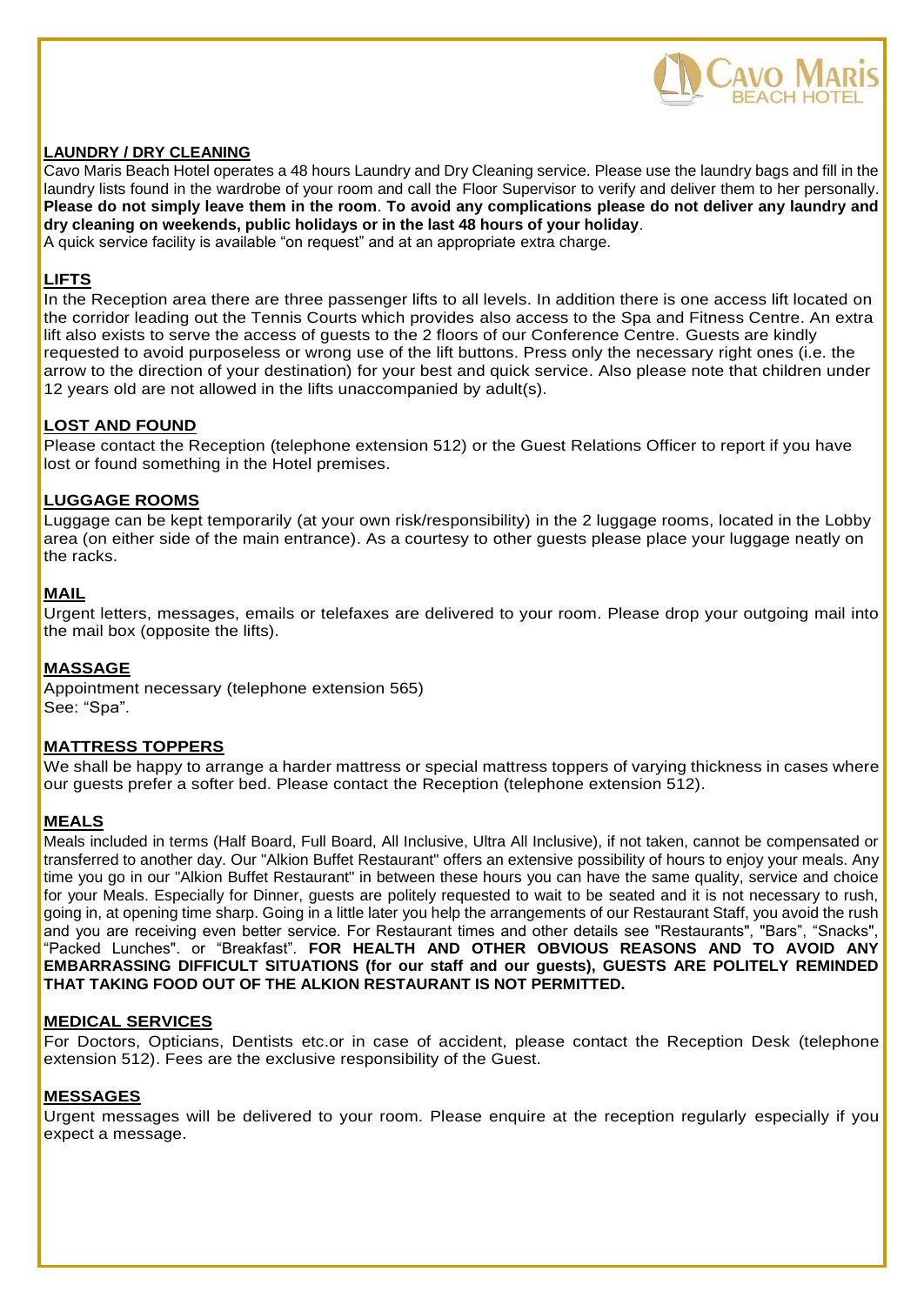

#### **MINI BAR**

Every room is equipped with a Mini Bar, which is FREE FOR USE. It is possible for guests to place their own supplies in the mini bar, however, we ask our quests that they do not overloaded the mini bar. The Mini Bar can be stocked as per your requirements, please see the Mini Bar list for details of items and charges. Orders should be handed to Reception, who will arrange for the items to be placed in the Mini Bar. For further information please ask our Reception Team. **Please note importantly, that food or drink purchased from outside of the Hotel cannot be consumed in any of the Hotel's Bar, Restaurant, Grounds and Seating areas.** Guests are kindly notified that the uncovered or partly consumed items of food, fruits and sweets tend to attract flies, ants, insects or other unwanted visitors. Please do not overfill the Mini Bar. Remember that it is not a Domestic fridge; otherwise its cooling ability will be significantly reduced.

#### **MINI GOLF**

The Mini Golf centre is located adjacent to the Tennis Courts and is for the use of Hotel residents during the hours 10.00 to 22.00 hrs with extra charge. Bookings required, please contact Reception.

#### **MUSIC**

There are channels of music and radio on our TV system which is controlled through the TV remote control. In the public areas piped Greek and International music is transmitted.

#### **NEWSPAPERS / MAGAZINES**

Available at the **Hotel Shop.** For items not available please advise our shop assistant to arrange daily delivery (if possible).

#### **PACKED LUNCHES**

For those of our guests with Half Board, Full Board, All Inclusive or Ultra All Inclusive, terms, going on excursions or departing early, in order not to miss their entitled meals, Packed Lunches can be arranged if announced to the Reception desk before 20.00 hrs on the day before. Ordered packed lunches are collected from Reception the morning of the following day (before going on the excursion).

#### **PARKING**

The hotel offers to resident guests parking free of charge. Kindly note, that the entrance and exit of the hotel are fitted with barriers which may be in use in peak periods. Guests with hire cars, may obtain access in and out of the parking areas of the hotel, can obtain a Parking Access Card from the Reception with a small returnable deposit which will be given back when the Parking Access Card is returned to the Reception at the end of the use. Please park your car or bike in the designated parking areas. **Do not leave them in the entrance of the building (otherwise buses cannot go through or turn back). Do not park in front of the clearly marked Fire Exits. Importantly please note that responsibility of parking belongs solely to the guests and the Hotel has no responsibility for any damage or theft.**

#### **PEOPLE WITH SPECIAL NEEDS / FACILITIES**

Wheelchairs and electric scooters are available for rent at reasonable prices, subject to availability. Please contact the Reception (internal phone 512).

#### **PILLOW LIST**

For your sweet dreams and your maximum comfort please see below the various pillow types we have available to offer you "on request".

- Soft Filled Pillow (normal pillow provided)
- Harder Filled Pillow
- Feather Filled Pillow
- Memory Foam Filled Pillow

Pillows can be provided by contacting our Reception (Tel: 512).

#### **PRIVATE PARTIES & FUNCTIONS**:

Venues are available for Private Parties, Wedding Dinners, Birthdays, Christenings and Anniversaries depending on size of event and time of the season. Please contact our Guest Relations Officer.

#### **QUESTIONNAIRE**

Following your departure a Guest Satisfaction Questionnaire form will be sent to you via email. We kindly ask you to help us evaluate and improve our standards by filling in this form. Alternatively you can request a printed form Questionnaire from either our Reception Desk or our Guest Relations Officer.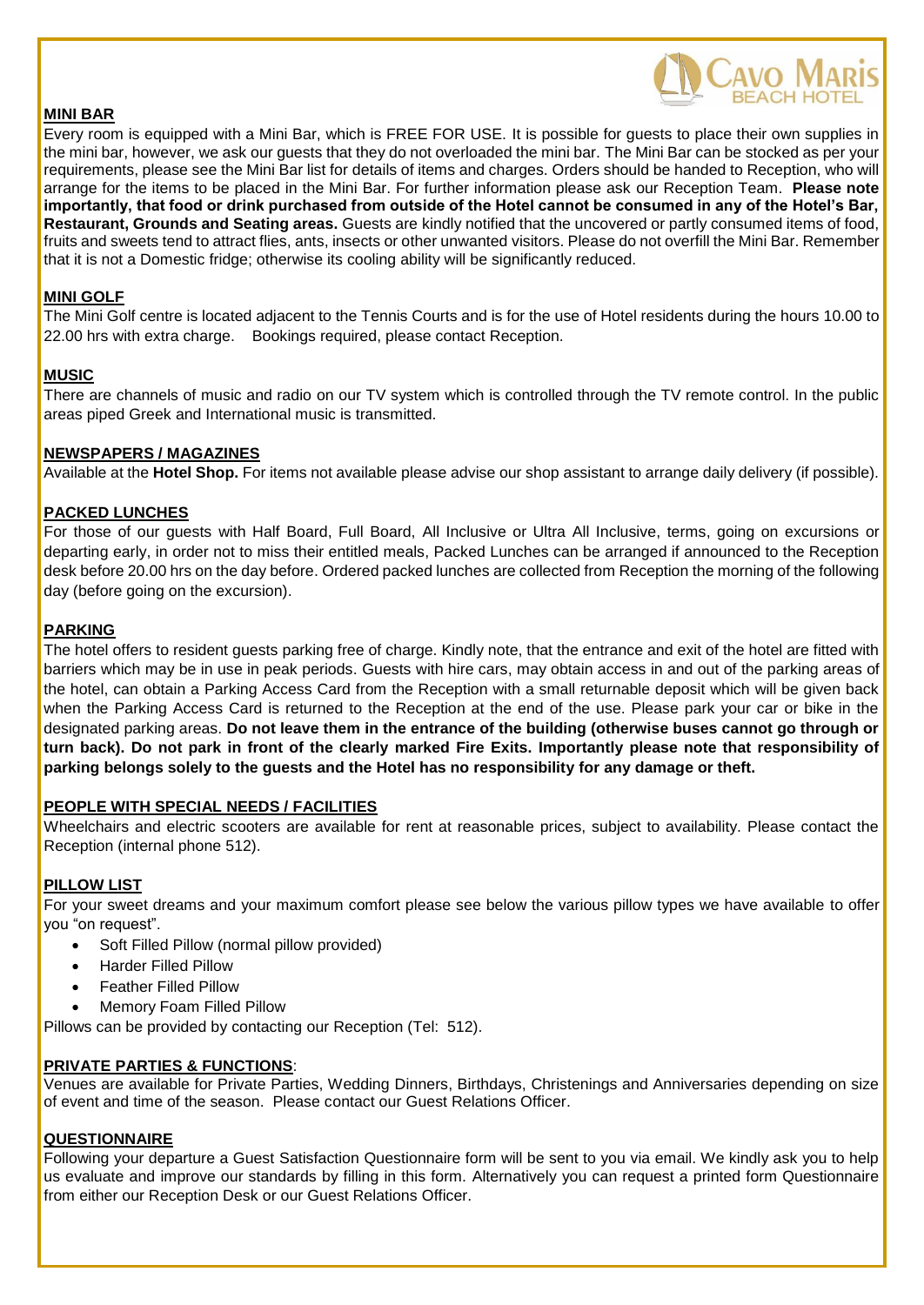## **QUIET LOUNGE**



One of our Lounges is the unique Quiet Lounge where you can relax, read your book, or even work away from unwanted noises.

#### **RAMPS**

From the main entrance to the beach, there are ramps to all levels of the Hotel's indoor and outdoor areas and facilities, for easy access for guests with immobility and difficulty or disabled conditions.

#### **RESERVATIONS**

For all room Reservations please contact the Reception Desk (telephone extension 512 or email: reservations@cavomaris.com), or visit our website: [www.cavomaris.com.](http://www.cavomaris.com/) We recommend that our guests watch our website [\(www.cavomaris.com\)](http://www.cavomaris.com/) for regular special offers that apply, sometimes applying for a limited sales period, that can be very generous and which only apply for bookings made through our website.

#### **RESTAURANTS**

| $07.15 - 10.30$ |
|-----------------|
| $13.00 - 15.00$ |
| $19.00 - 21.30$ |
|                 |

**FOR HEALTH AND OTHER OBVIOUS REASONS AND TO AVOID ANY EMBARRASSING DIFFICULT SITUATIONS (for our staff and our guests), GUESTS ARE POLITELY REMINDED THAT TAKING FOOD OUT OF THE ALKION BUFFET RESTAURANT IS NOT PERMITTED.** 

| ARGO A LA CARTE RESTAURANT:                | 13.00 - 16.30 (last orders) * Reservations Required<br>19.00 - 22.00 (last orders) * Reservations Required |
|--------------------------------------------|------------------------------------------------------------------------------------------------------------|
| <b>SEAWEED SUSHI BAR &amp; STONEGRILL:</b> | 19.00 - 22.00 (last orders) * Reservations Required                                                        |
|                                            |                                                                                                            |
| • H TAVERNA RESTAURANT:                    | $13.00 - 16.30$ (last orders) <sup>*</sup><br>19.00 - 22.00 (last orders)* Reservations Required           |

*\* Please note that opening hours may change due to seasonality, weather or special occasions.*

**Kindly note that it is not permitted to bring or order food/drinks from outside the Hotel for consumption in our Hotel premises.** 

See: "Meals", "Snacks", "Bars", "Breakfast", "Packed Lunches".

#### **SAFE DEPOSIT BOXES**

For your convenience there is an electronic secure safe box provided **in every room free of charge**. It is located in the wardrobe area. Instructions to set your own personal code are shown on it. You are kindly requested on your departure to leave the door of the safe box open. Please contact our Reception Desk (telephone extension 512) for any assistance required. There are also free of charge extra Safe Deposit Boxes at the Reception (on request). The Management cannot accept responsibility for unverified contents of the safes or for valuables left in the rooms and not in the safe box.

#### **SAUNA**

Appointment necessary (telephone extension 565) See: "Spa".

#### **SHAVING OUTLETS**

Found in your bathroom, next to the mirror (for 110 or 220 Volts). Please do not use any other appliance in the Bathroom shaving outlet.

#### **SHOP**

It provides jewellery, watches, books, newspapers, magazines, cosmetics, tobacco, post-cards, stamps, beach wear, clothing, sun-glasses, chocolates, biscuits, crisps etc and a wide selection of gifts and souvenirs. **It is worth a visit.**

#### **SIGHTSEEING**

See: "Excursions"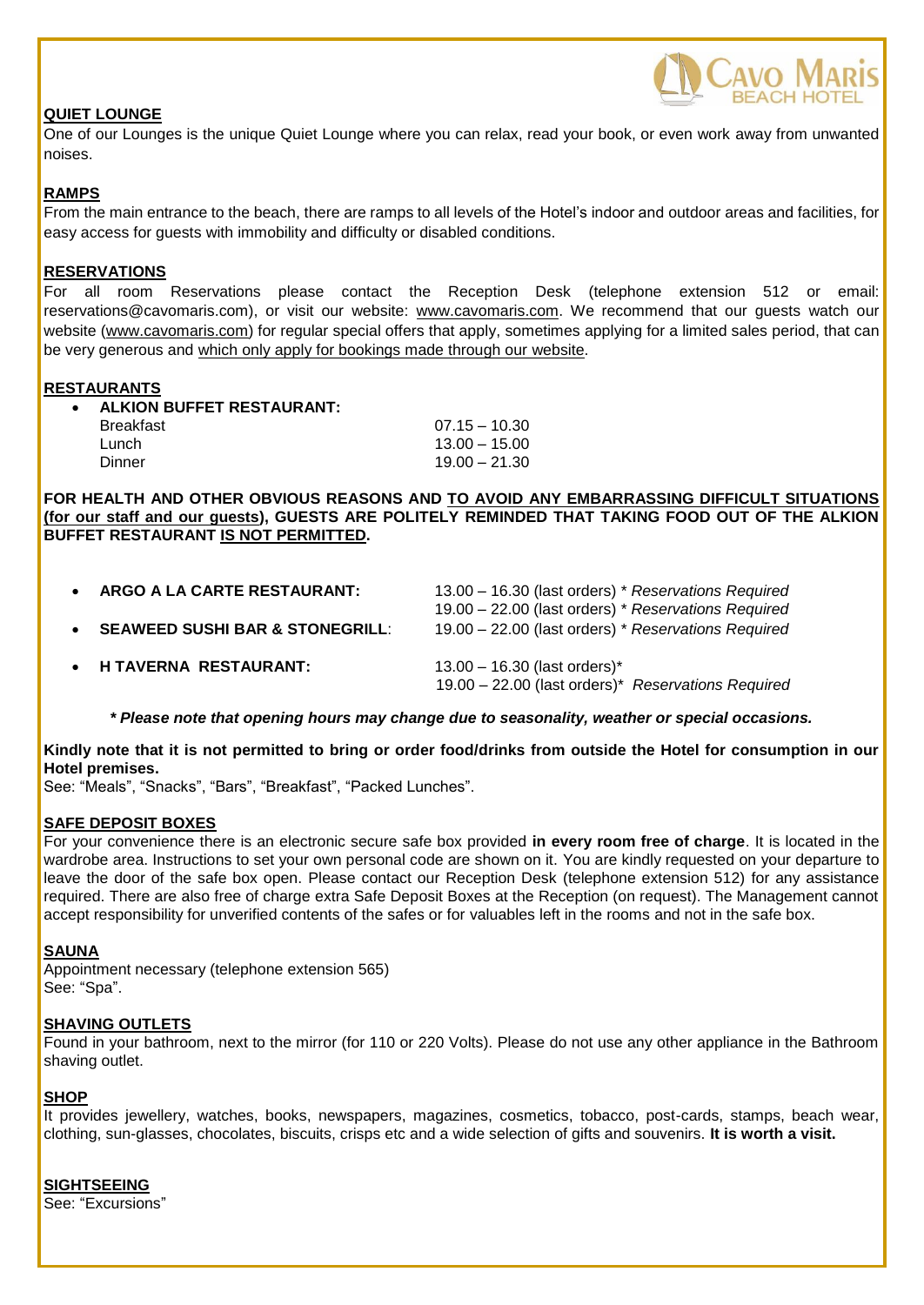

## **SNACKS**

Snacks are served in:

- 
- 
- Medusa Gelateria & Creperie 10.00 18.30 hrs \*
- 
- Coral Lobby Bar (and terrace) 11.00 23.00 hrs (excluding the hours when the Alkion Buffet Restaurant is open) Sirena Pool Bar 11.00- 18.30 hrs (with take away service) \*
- To Kyma Sea Side Café 11.00 18.30 hrs (with take away service) \*

**\*** Please note that opening hours may change due to seasonality, weather or special occasions. For guests on "All Inclusive" terms, please note that a selection of snacks can be ordered from the "Coral Lobby Bar" ONLY from 11.00-23.00 hrs (except during meal times when the Alkion Buffet Restaurant is open).

## **SPA**

For fitness and wellness visit our well laid out and designed "Spa" with Indoor (heated) Swimming Pool and Jacuzzi, 2 floor fully equipped Gym, Hairdressing Salon, Manicure, Pedicure and Beauty Treatment Centre (such as Hairdresser - Manicure - Pedicure - Facial and / or Body Treatment), Massage, Sauna, Steam Bath, Relaxation Area, Showers, WCs, Changing Rooms and Lockers. Children under 16 years must be accompanied by adult(s). Also please take a shower, in the area of the changing rooms, before entering the Jacuzzi or the pool. For detailed information and prices please apply directly to the Reception of the Spa.

The "Spa" is located on the way, but before the Tennis Courts, at -1 level of the independent specific lift or by the stairs to the Spa. For enquiries and reservations please call by telephone (Telephone extension 565 or email: vitalityspawellness@gmail.com).

## **Opening hours of the SPA:**

| Sauna and Steam Bath                 | $08.00 - 19:00$ hrs* |
|--------------------------------------|----------------------|
| Spa Beauty Treatment Centre, Massage | $08.00 - 19:00$ hrs* |
| Swimming Pool, Jacuzzi               | $08.00 - 19:00$ hrs* |
| Gvm                                  | $07:00 - 19:00$ hrs* |

\*Appointment required.

## **STAMPS/POST CARDS**

On sale at the Souvenir Shop. Please be sure about postage rates. See: "Mail"

#### **SUNLOUNGERS/UMBRELLAS**

There are Sunloungers and umbrellas (free of charge) available at our Pool terraces or on the grass areas. They are enough for all our guests. However in case of difficulties please contact our Pool Attendant, who will happily assist you. Please note importantly that the Hotel can allow only **one umbrella per room and one sunlounger per person**. It is not allowed to reserve sunbeds from the previous evening, or early in the morning, by placing on them personal items such as towels, clothes, bags etc. They create hard feelings among the other guests and they tend to disturb the cleaning of our Housekeeping and the arrangements of our gardening department. **The Hotel has the right to remove items left during evening and night hours.** Please also respect the sunbeds and umbrellas so you find them in good condition the following day. Please respect the environment!! Do not litter the grass!!!

#### **SWIMMING POOLS**

Due to chlorination process the outdoor swimming pools are not allowed to be used before 10.00 hrs or after 19.00 hrs. Kindly avoid games in the pools that may disturb your fellow holidaymakers. Also please take a shower before entering the pools. **We shall highly appreciate it if you avoid using the "Coral Bar" and the Lobby as a passage for going/coming from the room to the Beach or the Pool, especially with wet clothes or feet. You can go much easier and safer through the lower level (lift -1).**

#### **TAILOR/SEWING/NEEDLES/THREAD**

For minor tailoring service and mending please contact our Housekeeper (telephone extension 526). A sewing kit is also available in the dressing table with our compliments for your personal use.

#### **TAXIS/TRANSFERS**

Taxis are always available on request from the Reception. They will transport you everywhere. Especially for Protaras, Paralimni and Agia Napa, there is a regular bus service very near the Hotel. Please have a look at the Boards for schedules and timetables or contact the Reception or our Guest Relations Officer for any information. Transfers from and to the Airport can also be arranged directly from Reception or through our website: www.cavomaris.com. See: "Bus Service"